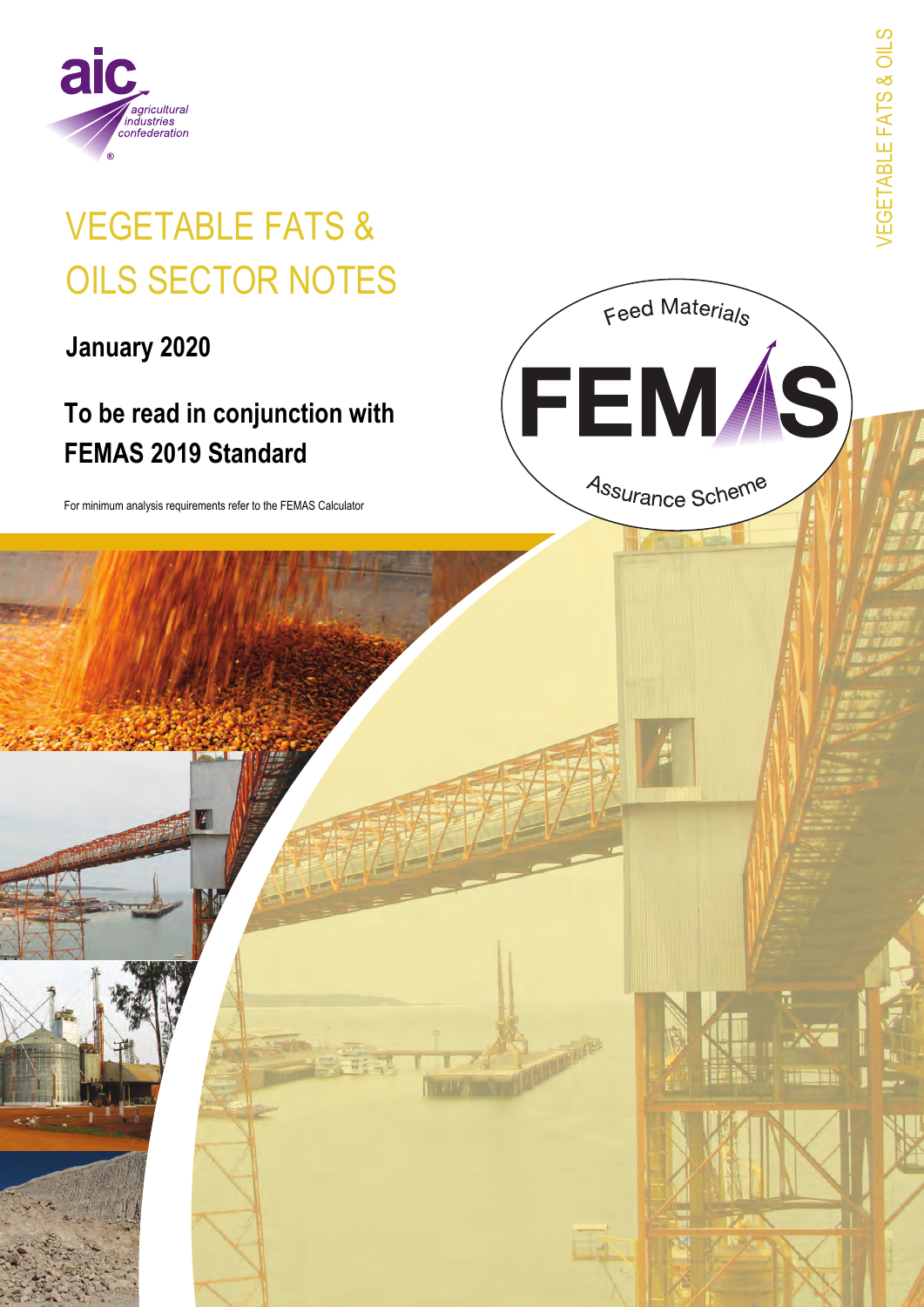### **FEMAS Sector Note No. 12 – Vegetable Fats and Oils**

These Sector Notes apply to businesses processing and blending vegetable fats and oils for use in animal feed.

Where oilseeds and / or oil fruit are processed on the same site and included in the certification scope, Sector Note No. 6 Oil Seed and Oil Fruit Processing must also be applied.

These Notes are not exhaustive, and are intended to assist in the application of the corresponding requirements of the FEMAS Standard and are not to be considered in isolation.

**Section 1** of these Sector Notes includes definitions of specific relevance to this sector.

**Section 2** of these Sector Notes includes those additional requirements of the FEMAS Scheme specific to this sector and with which Participants **must** comply in order to achieve certification under the FEMAS Scheme.

**Section 3** of these Sector Notes includes additional guidance (shown in italics) specific to this sector, which will assist Participants in interpreting the FEMAS Standard for their sector.

The assistance of the Feed Fat Association (*ffa*) in preparing these Sector Notes is gratefully acknowledged.

| <b>Vegetable Fats</b> | Oil and fat obtained from oilseeds or oil fruits (excluding castor oil from |  |
|-----------------------|-----------------------------------------------------------------------------|--|
| and Oils              | the Ricinus plant), it may be degummed, refined and /or hydrogenated.       |  |
| <b>Used Cooking</b>   | Vegetable oils having been used by catering establishments, or oils from    |  |
| Oil (UCO)             | food factories which have been in contact with meat, animal fats, fish or   |  |
|                       | aquatic animals.                                                            |  |
| <b>Used food</b>      | Vegetable oils having been used by food business operators in               |  |
| factory               | accordance with Regulation (EC) No 852/2004 for cooking purposes and        |  |
| vegetable oils        | which have not been in contact with meat, animal fats, fish or aquatic      |  |
|                       | animals.                                                                    |  |
| <b>Products</b>       | Any product derived directly or indirectly from crude, refined or           |  |
| derived from          | recovered oils and fats by oleochemical or biodiesel processing or          |  |
| oils and fats         | distillation, chemical or physical refining, other than the refined oil or  |  |
|                       | feed additives.                                                             |  |

#### **1 Definitions**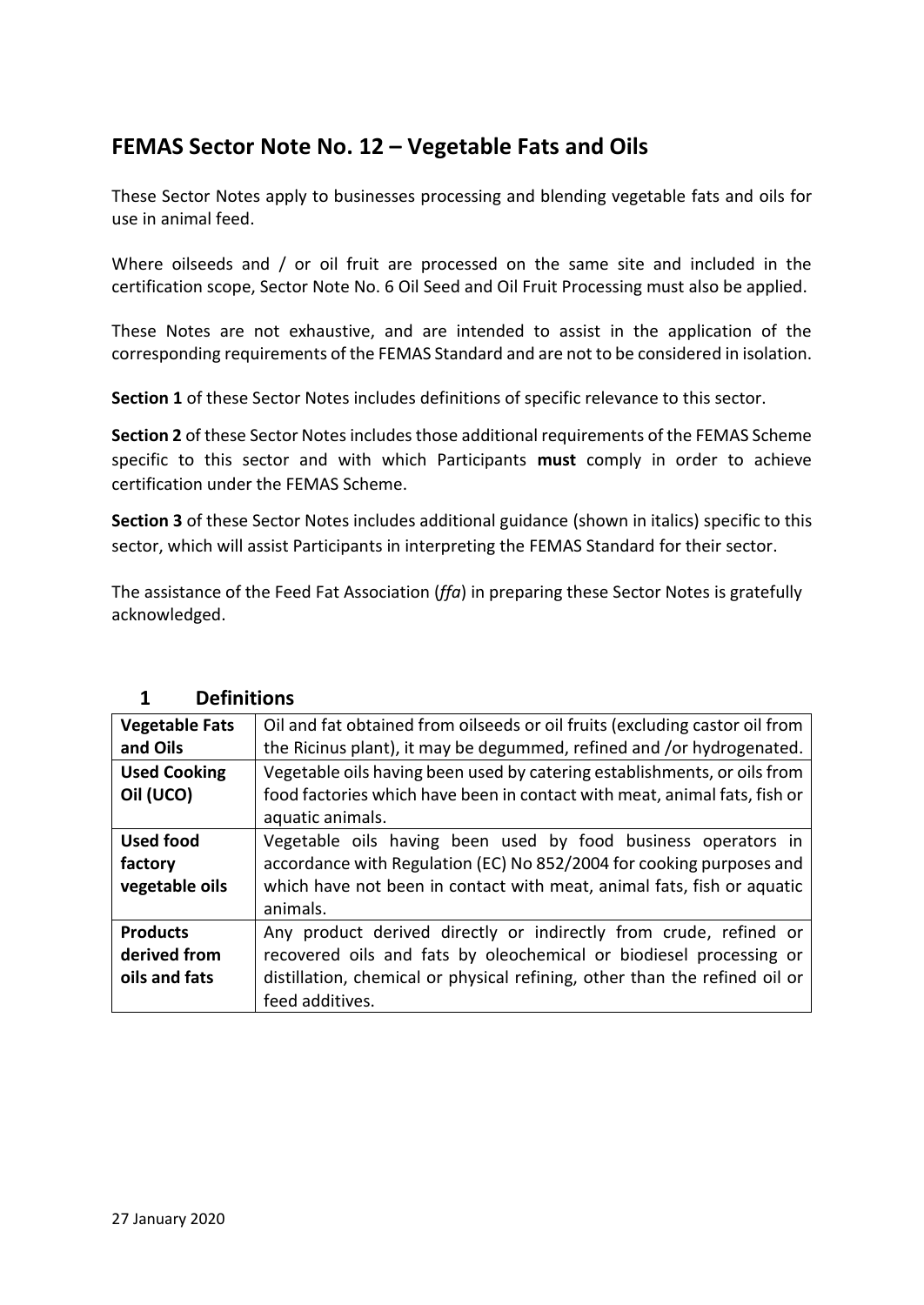# **2 Additional Sector-Specific Requirements**

| C <sub>1.1</sub> | <b>Raw Material Suppliers</b>                     | Participants must carry out effective physical audits of<br>all sites supplying used food factory vegetable oils prior<br>to first supply unless these sites are already certified in<br>their own right to a scheme recognised by AIC and with<br>a scope including the raw materials and / or feed<br>supplied.                                                                                                                                                                                                                                       |
|------------------|---------------------------------------------------|---------------------------------------------------------------------------------------------------------------------------------------------------------------------------------------------------------------------------------------------------------------------------------------------------------------------------------------------------------------------------------------------------------------------------------------------------------------------------------------------------------------------------------------------------------|
| C <sub>1.1</sub> | <b>Raw Material Suppliers</b>                     | For all suppliers of used food factory vegetable oils,<br>Participants must have in place contracts which<br>specify, as a minimum, the following feed safety<br>criteria:<br>A statement indicating the intended use as<br>animal feed<br>A specification listing the types of used food<br>factory vegetable oils included in the contract,<br>and as, appropriate those which must be<br>excluded<br>The requirement for all businesses in the supply<br>chain (including 3rd party 'waste' contractors<br>hauliers) to be registered as feed<br>and |
| C1.1             | <b>Raw Material Suppliers</b>                     | businesses.<br>Suppliers of used food factory vegetable oils within the<br>EU must be Feed Business Operators registered or<br>approved by their national authorities under the Feed<br>Hygiene Regulations 183/2005 as amended.                                                                                                                                                                                                                                                                                                                        |
| C <sub>2</sub>   | <b>Selection and Approval</b><br>of Raw Materials | Where the following fats and oils are used, the<br>indicated specifications must apply:                                                                                                                                                                                                                                                                                                                                                                                                                                                                 |
|                  |                                                   | <b>Acid Oils</b><br>Moisture & Impurities: <3%<br>Fatty Acid Profile: Reflects parent oil (e.g. Soya Acid Oil<br>will have the fatty acid profile of Soybean Oil)<br><b>Food Factory Vegetable Oil:</b><br>Vegetable oil directly sourced<br>from factories<br>processing food products. Fatty acid profile must<br>match the constituent oils. Free Fatty Acid maximum<br>5%.                                                                                                                                                                          |
|                  |                                                   | Mixed Unused Vegetable Oils / De-Packaged Oils:<br>Produced from unused vegetable oils, margarines,<br>shortenings and spreads that are returned in original<br>packaging to the producer, or a processor, or have<br>never left the producer's site as they are deemed<br>unacceptable due to reasons such as: shelf life,<br>unacceptable colour or smell, failed QC, etc. These may                                                                                                                                                                  |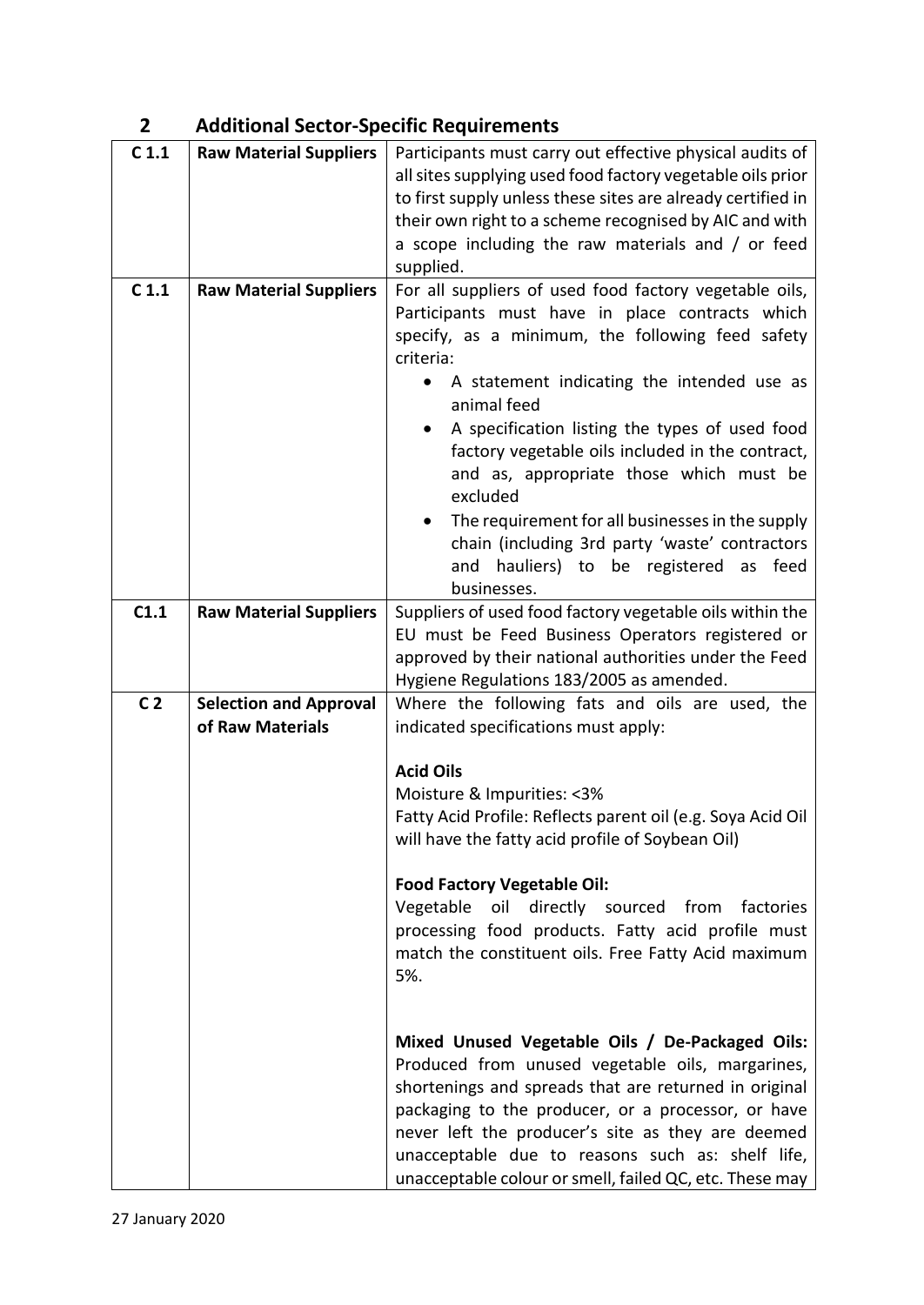|       |                                                           | also include material held in bulk storage tanks on the<br>producer's site. Fatty Acid profile must match<br>constituent oils.                                                                                                                                                                                                                                                                                                              |
|-------|-----------------------------------------------------------|---------------------------------------------------------------------------------------------------------------------------------------------------------------------------------------------------------------------------------------------------------------------------------------------------------------------------------------------------------------------------------------------------------------------------------------------|
|       |                                                           | The following materials must NOT be used in FEMAS-<br>certified feeds:<br>Food factory vegetable oils which have been in<br>direct contact with meat, fish or other animal<br>by-products prohibited in feed<br><b>Tank Bottoms</b><br>$\bullet$<br><b>Tanker Washings</b><br><b>Effluent Processing Material</b><br>$\bullet$<br>Used Cooking Oil (UCO)<br>$\bullet$<br>Oil Recovered from Mineral Filters<br><b>Distillation Residues</b> |
| F3.1  | <b>Labelling</b>                                          | All feed labels or delivery documents must carry the<br>following statement:<br>'The batch, or all batches of the components thereof,<br>from which this delivery is drawn have been tested<br>(as required) and are all in compliance with<br>Commission Regulation (EU) 183/2005 as amended.'                                                                                                                                             |
| H 9.1 | <b>Process Cross-</b><br>Contamination<br><b>Controls</b> | Where blanking plates and / or locked valves are used<br>to segregate feed products from non-feed products,<br>validation must be undertaken initially, and on a<br>regular subsequent basis not exceeding 12 months, to<br>confirm that the initial and ongoing integrity of each<br>blanking plate and valve. Records must be kept to<br>demonstrate this.                                                                                |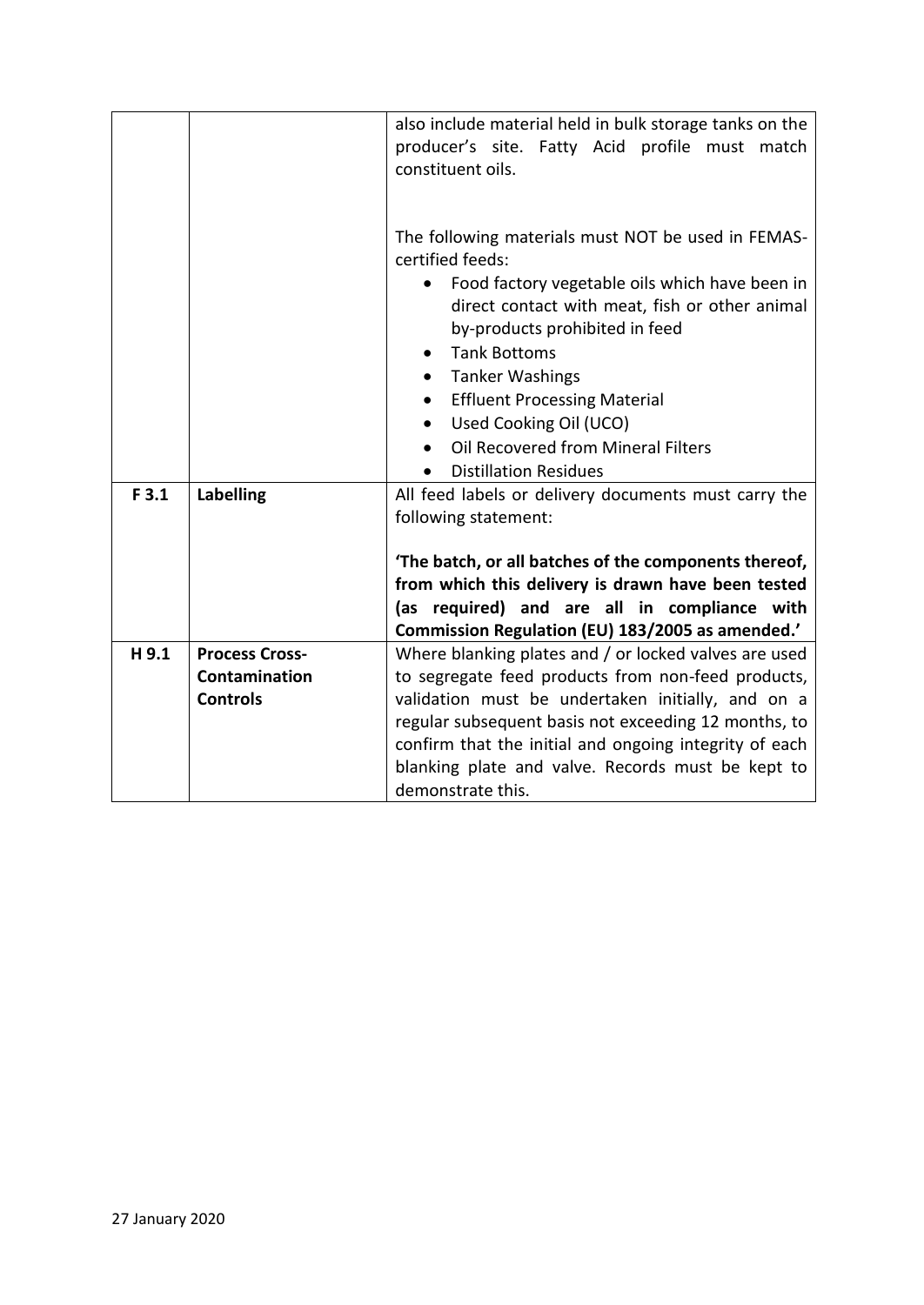| 15.3 | <b>Analysis</b>           | The batch, or all batches of the components thereof,  |
|------|---------------------------|-------------------------------------------------------|
|      |                           | from which any delivery has been drawn must have      |
|      |                           | been tested for the following parameters prior to     |
|      |                           | blending or sale:                                     |
|      |                           | • Free Fatty Acid (FFA)                               |
|      |                           |                                                       |
|      |                           | Moisture & Impurities (M&I)<br>$\bullet$              |
|      |                           | <b>Monomeric Fatty Acids (Elutables)</b><br>$\bullet$ |
|      |                           | <b>Fatty Acid Profile</b><br>$\bullet$                |
|      |                           | The following parameters must be analysed in          |
|      |                           | accordance with legislation and the requirements of   |
|      |                           | the FEMAS Calculator                                  |
|      |                           |                                                       |
|      |                           | Pesticides                                            |
|      |                           | <b>Dioxins</b><br>$\bullet$                           |
|      |                           | Dioxin-like PCBs                                      |
|      |                           | Non-Dioxin-like PCBs                                  |
| 17.1 | <b>Testing Facilities</b> | Analysis of Dioxins and Dioxin-like PCBs must be      |
|      |                           | undertaken by laboratories that utilise analytical    |
|      |                           | methods in accordance with Commission Regulation      |
|      |                           | (EC) 152/2009 (as amended), which prescribes the      |
|      |                           | methods to be used.                                   |
|      | <b>Evaluation</b><br>of   |                                                       |
| 18.2 | Test                      | Where Dioxin and Dioxin-like PCB results exceed the   |
|      | <b>Results</b>            | action limits in Annex II of Directive EC 2002/32 (as |
|      |                           | amended), an investigation as to the cause must be    |
|      |                           | carried out.                                          |